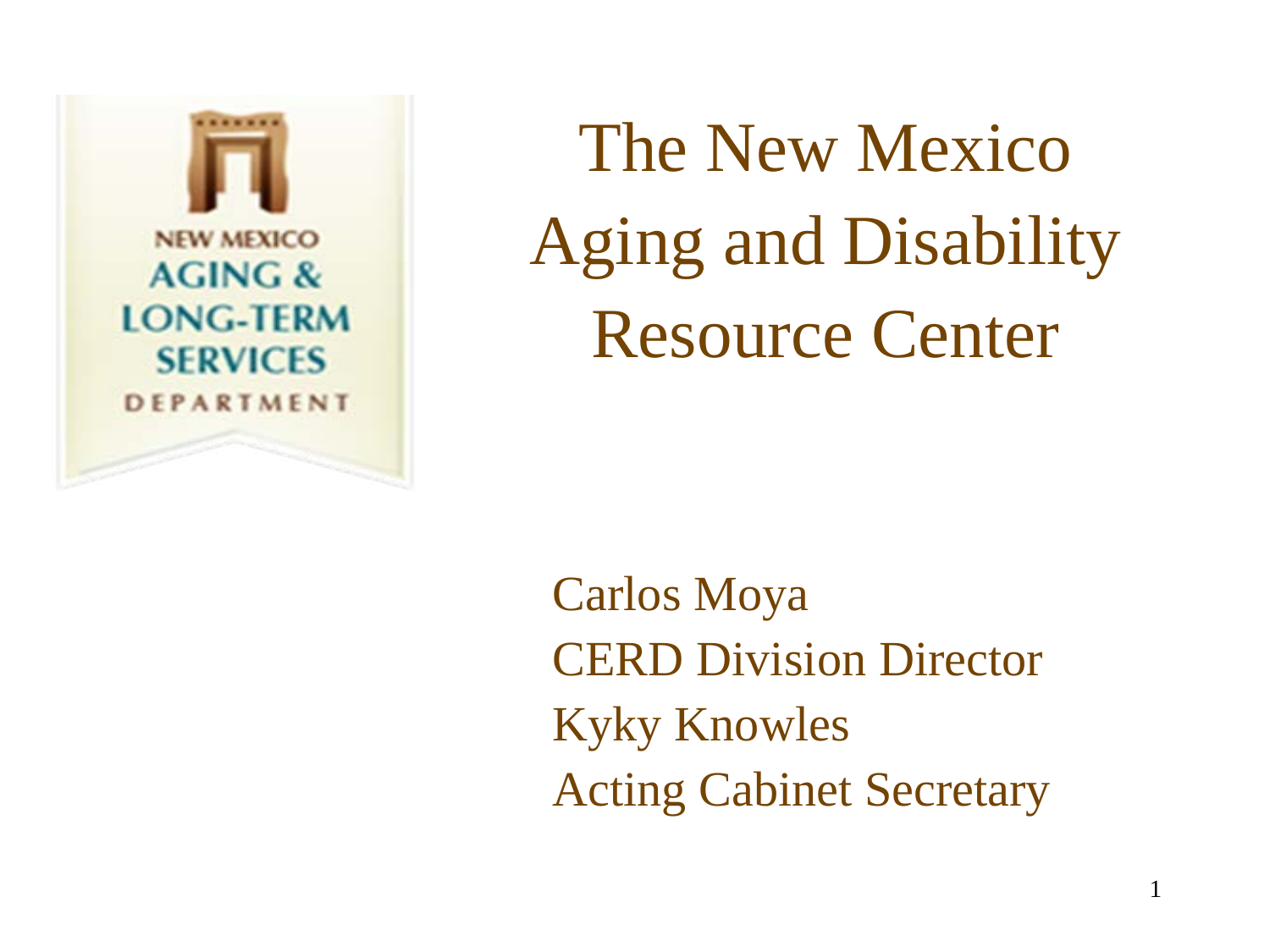# What is the Aging and Disability Resource Center?

#### **New Mexico ADRC Mission Statement**

Serving all of New Mexico-Connecting people with resources to maximize personal choice and independence.

Real People Real Answers Real Options

Helping people understand their options, pointing them in the right direction, advocating on their behalf, and improving their quality of life in some way are basic concepts of an New Mexico Aging and Disability Resource Center.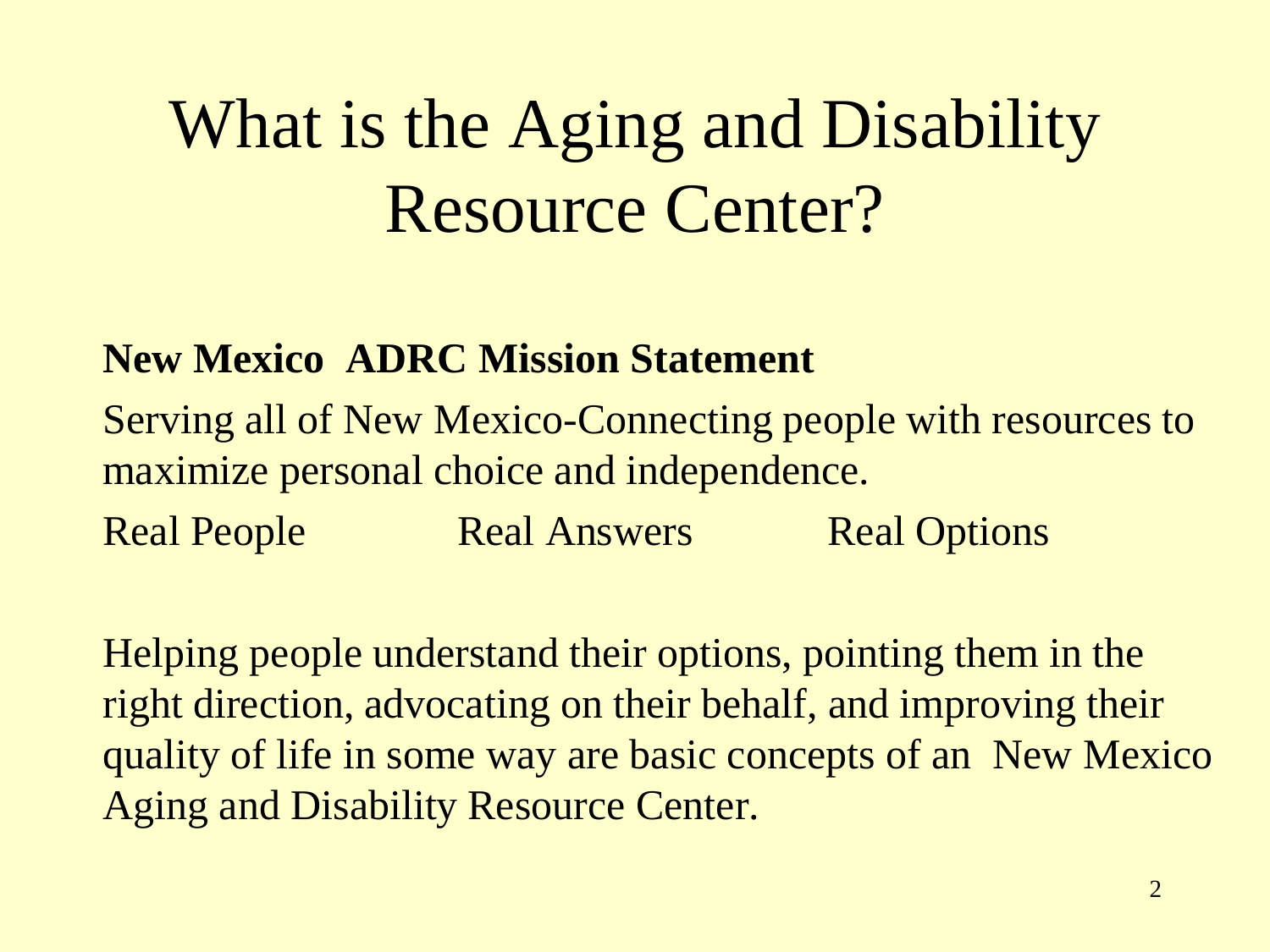**YOU** 



**Living within the community** 

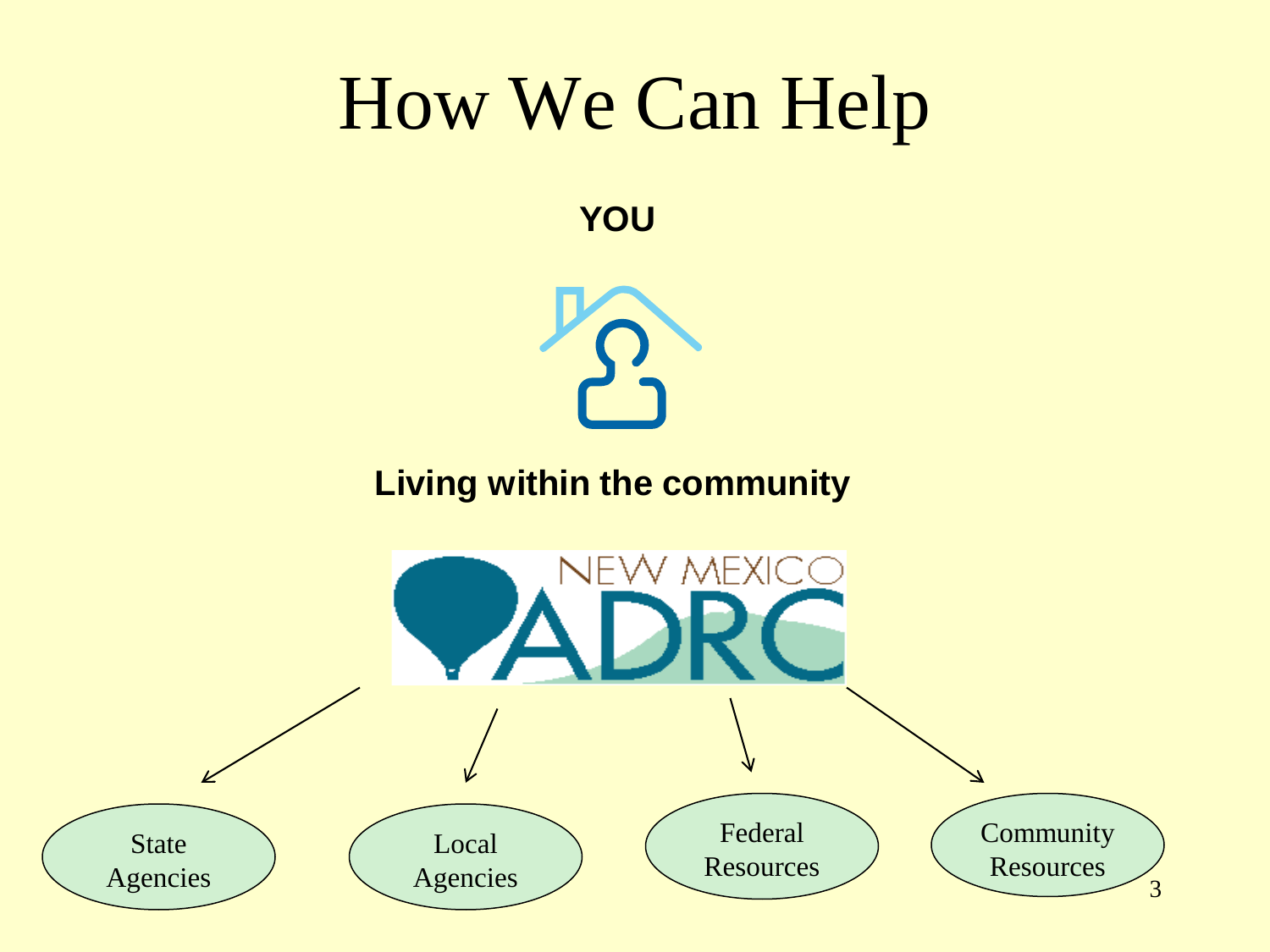# What is the Aging and Disability Resource Center?

- The ADRC provides access to information, assistance, referrals, options counseling and advocacy in those areas of daily living that maximize personal choice and independence for New Mexico's older adults, adults with disabilities and their families and caregivers through a telephonic, web-based, and community-based point of entry system.
- The Aging & Disability Resource Center staff offer options, coordinate New Mexico's aging and disability service systems, provide objective information and assistance, and empower people to make informed decisions.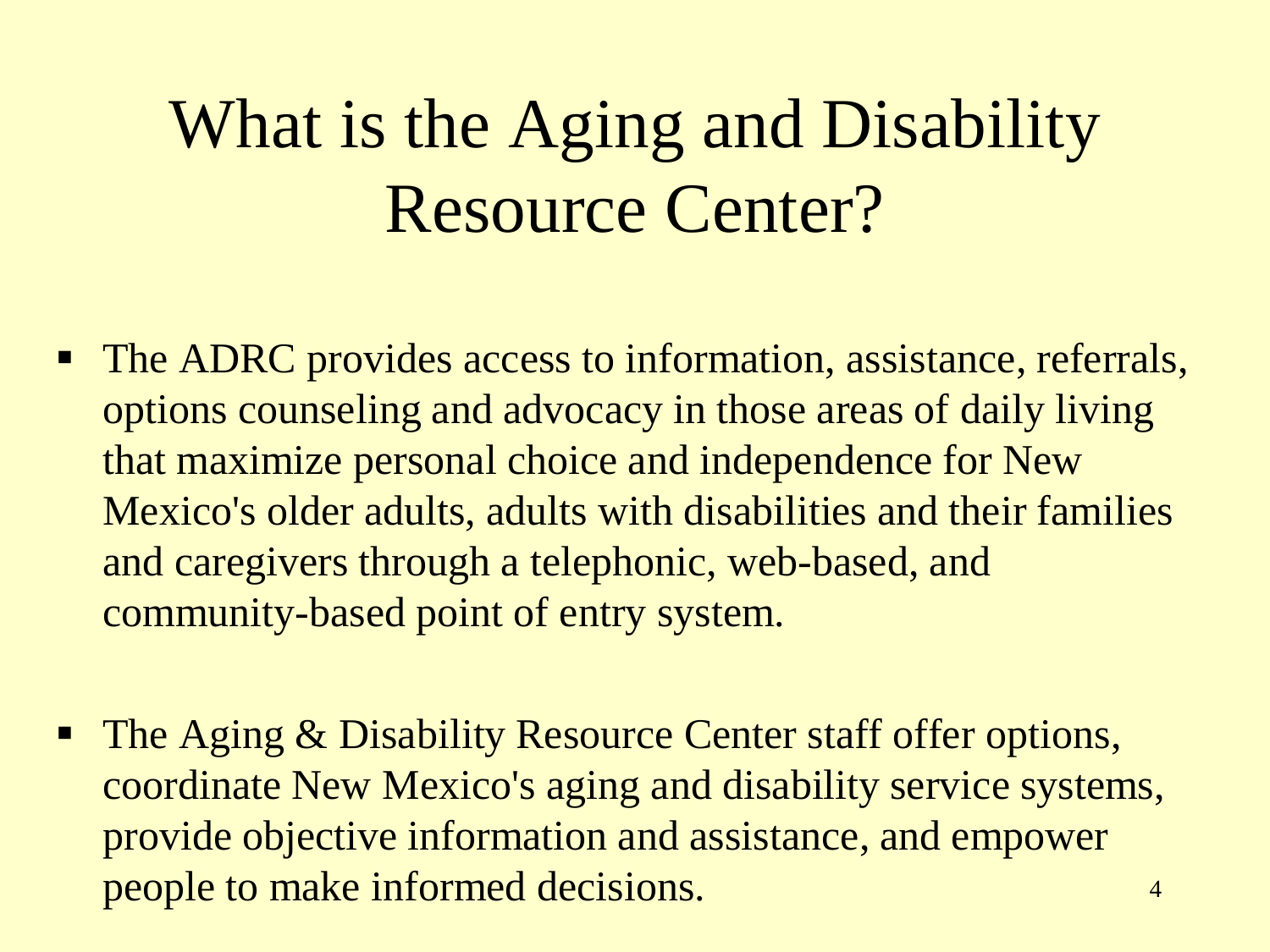# What is the Aging and Disability Resource Center?

**Statewide coverage toll free number 1-800-432-2080.** 

Community assistance with offices in Las Cruces, Albuquerque and Roswell.

Operational Monday through Friday 8am to 5pm.

**-40 dedicated staff.** 

On average, the ADRC receives over 150 phone calls and walk-ins per day  $\frac{5}{5}$ per day the set of the set of the set of the set of the set of the set of the set of the set of the set of the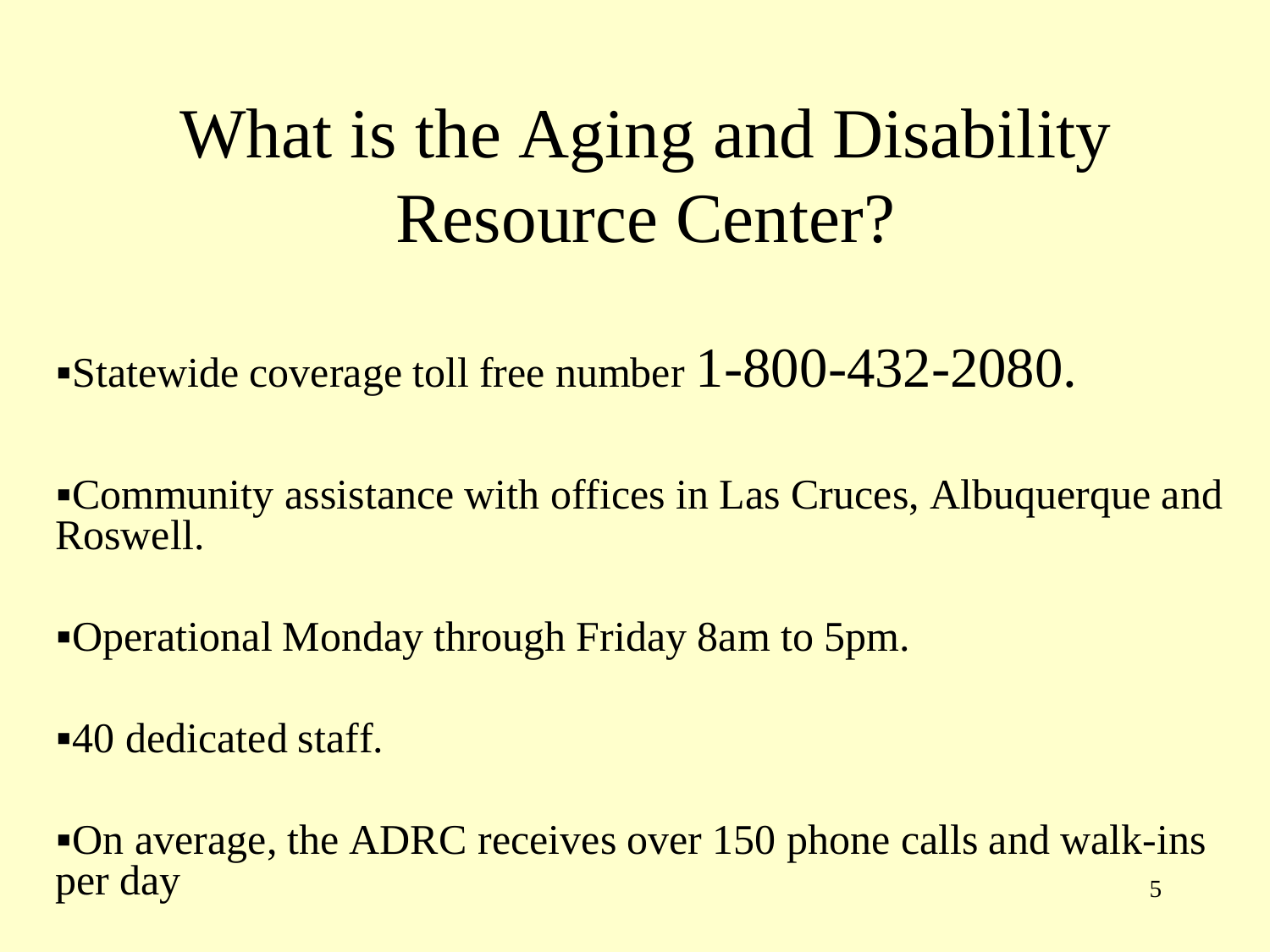ADRC New Opportunity Veterans Directed Home & Community Based Services Program (HCBS)

- Veteran Directed HCBS empowers Veterans!
	- Veteran to choose and manage service and supports in their homes as an alternative to living in a long-term care facility.
	- **Partnership opportunity between VA Medical Center** and Aging & Disability .
	- Pilot program in Santa Fe, Taos, Las Vegas & Pecos to serve 10 veterans.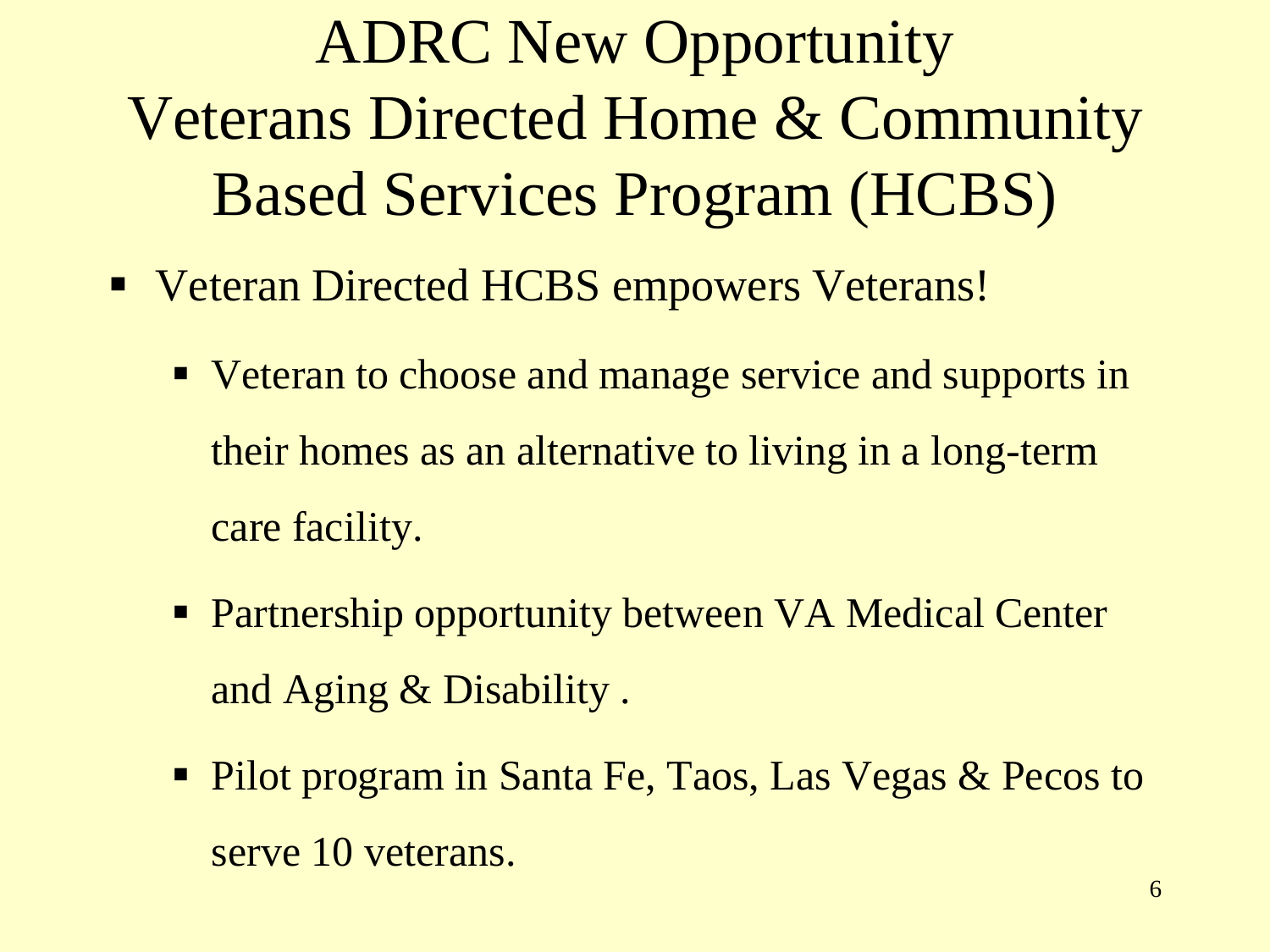#### Veteran Directed -HCBS ADRC New Opportunity

- **It's All About the Veteran! The Veteran decides:** 
	- What services, supports and goods are needed (buys supports and goods to achieve his or her goals).
	- When the services and supports are to be provided.
	- Who provides those services and supports (hires and manages his/her own Employees to provide the services and supports).
	- Where the services and supports are provided.
	- How the services and supports are provided.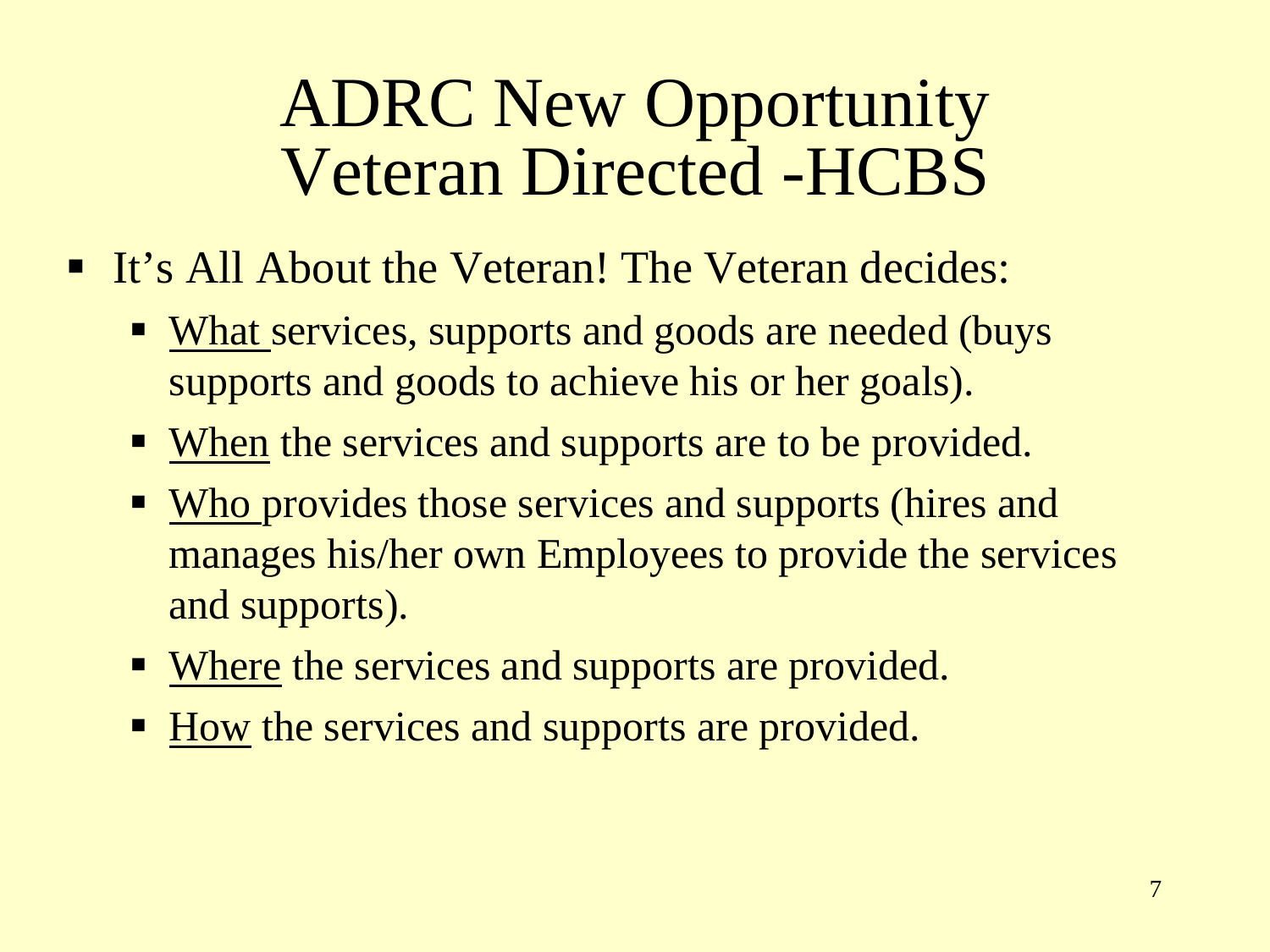Long-Term Options Counseling & Short-Term Assistance

- Empowering individuals to make informed decisions.
	- Support informed decision-making about Long-Term Services and Supports (LTSS).
	- **Provide a clear pathway for individuals to access LTSS.**
	- Help understand and obtain benefits for which they are eligible.
	- **Provide short-term assistance in connecting individuals to** available services and supports.
	- Follow up to assist in resolving any issues and ensure the assistance was a success.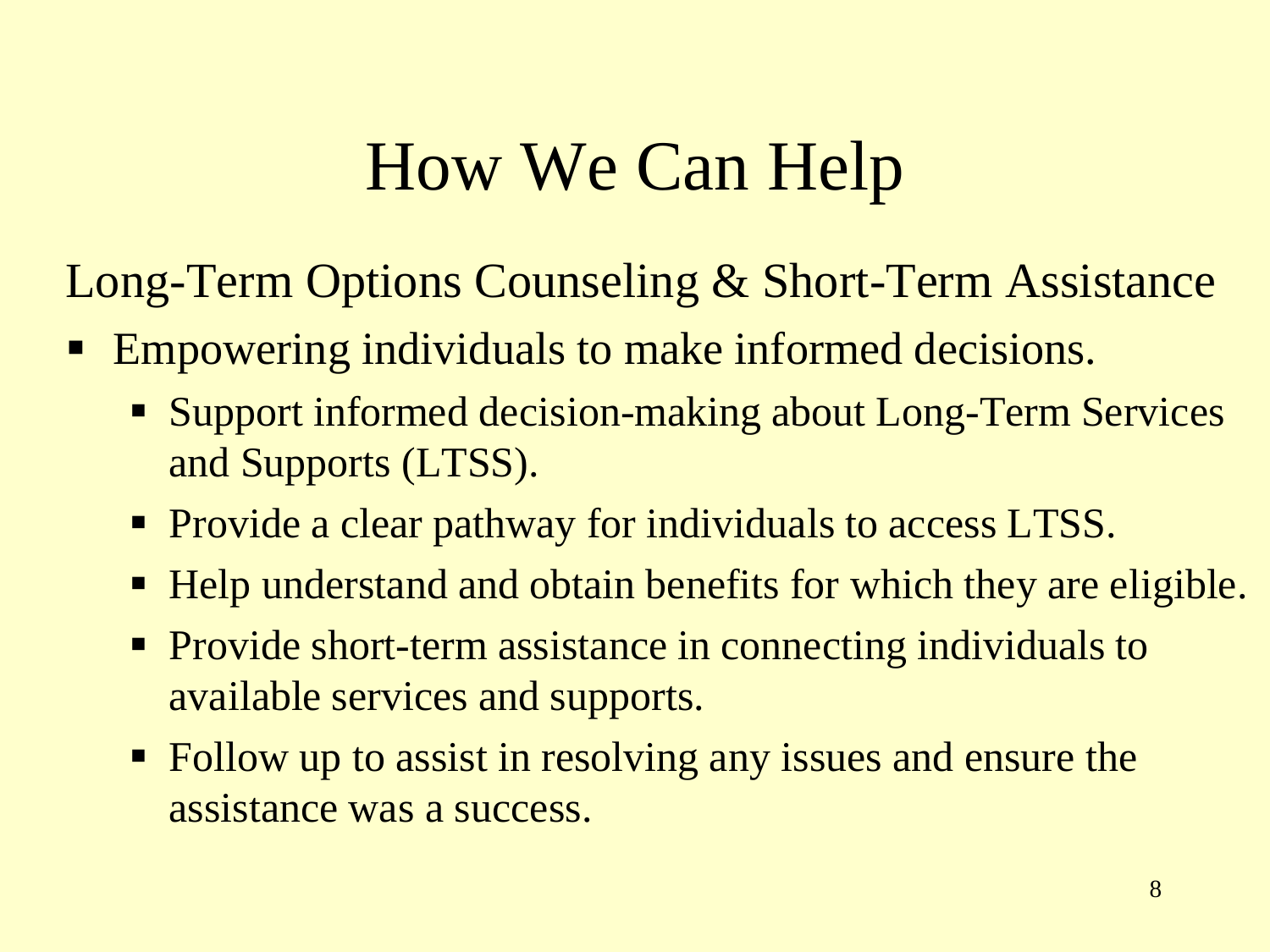Nursing Home & Assisted Living Transitions

- **Empowering individuals to make informed decisions.** 
	- **Person Centered Approach.**
	- Provide an action plan directed by the resident.
	- Advise the resident of resource options available to them.
	- **Teach advocacy skills.**
	- Conduct home visits/telephone contacts.
	- Follow up for up to 6 months post-discharge to assist in resolving any issues and ensure the transition was a success. The contract of the contract of the contract of the contract of the contract of the contract of the contract of the contract of the contract of the contract of the contract of the contract of the contract of the c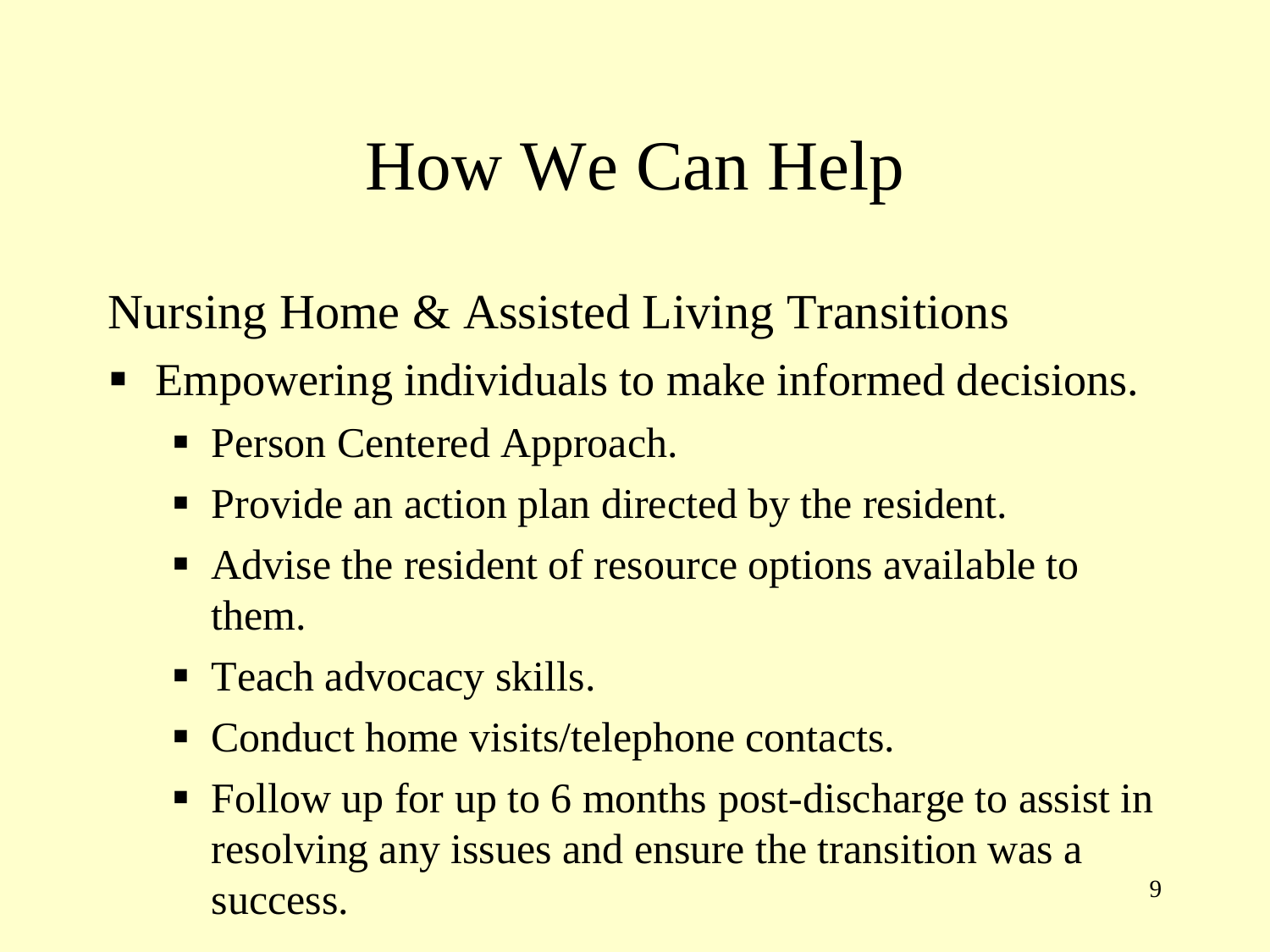Information and Assistance

- The consumer's gateway to information, assistance, and access to services.
	- **Provide information on community services, over 2,600** social service programs in ADRC data base.
- Health and Independent Living
- Health and wellness, prevention and early intervention.
	- **Providing information and education on understanding and** living with disabilities, connecting to wellness programs, and staying healthy and independent.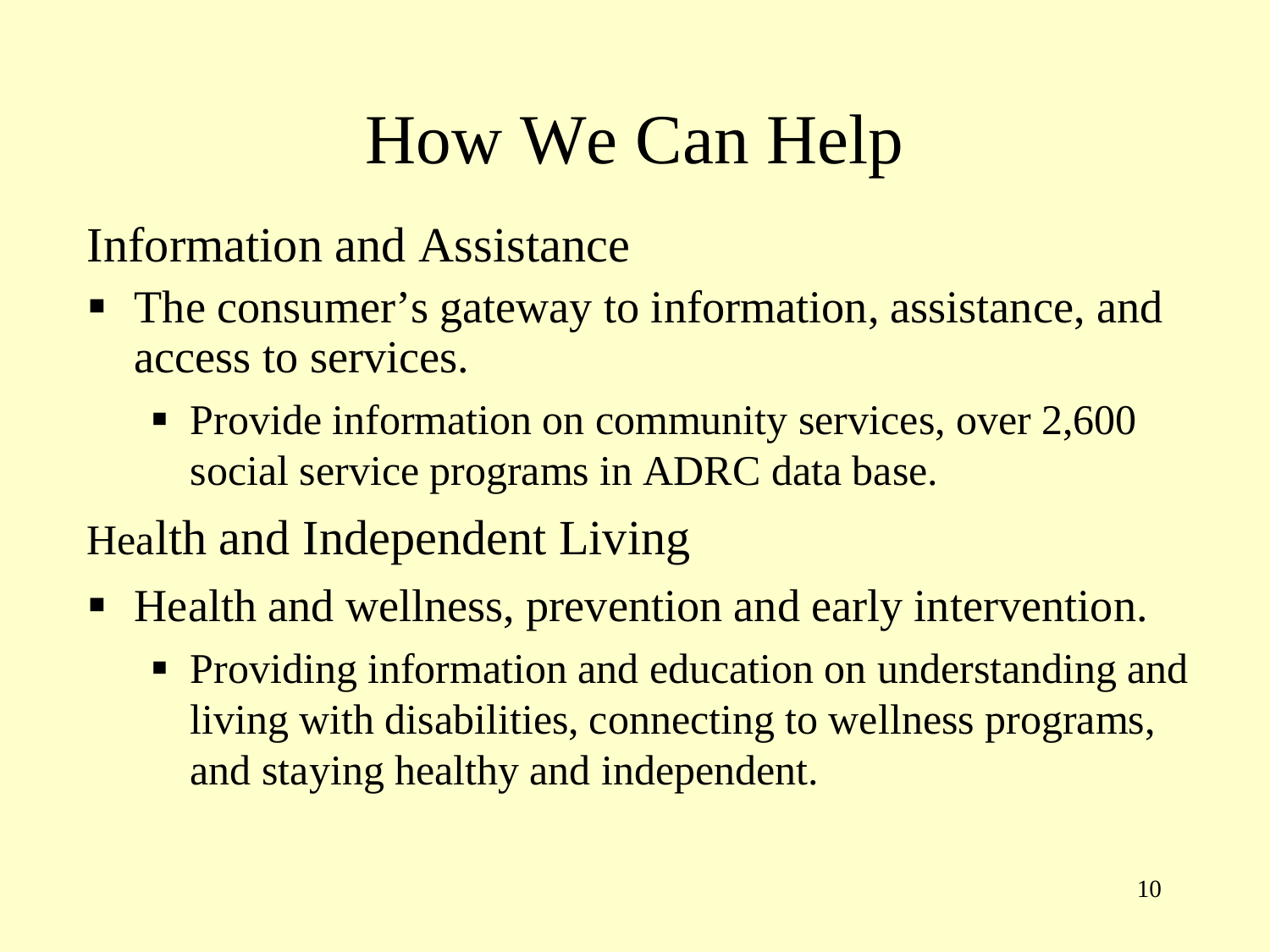Live Web Chat

- Easily access information quickly and by methods which include popular mobile devices.
- **Increase accessibility for Caregivers and Care** Recipients.
- Counselors available Monday Friday 8.30am to 4.30pm.
- [www.nmaging.state.nm.us](http://www.nmaging.state.nm.us/)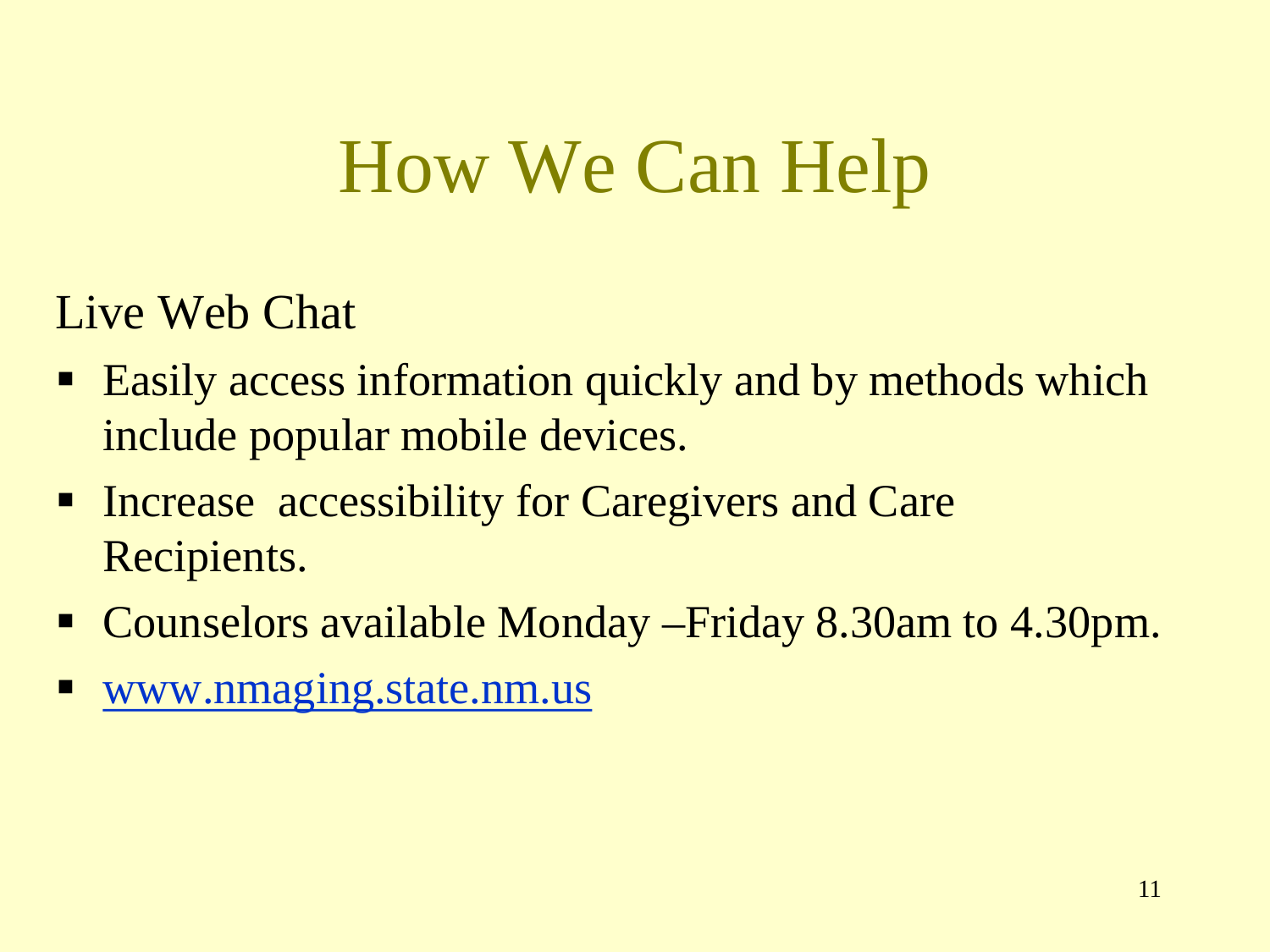Medicaid Centennial Care

- Choice Counseling
	- Administer the Central Registry for the Centennial Care Community Benefit.
	- Educate callers on Medicaid benefits and services.
	- **Assist in selection of Managed Care Organization.**
	- Educate callers on Self-Directed Community Benefit.
	- Enrolled with Agency Based Community Benefits and can then move to Self-Directed Community Benefit after 120 days.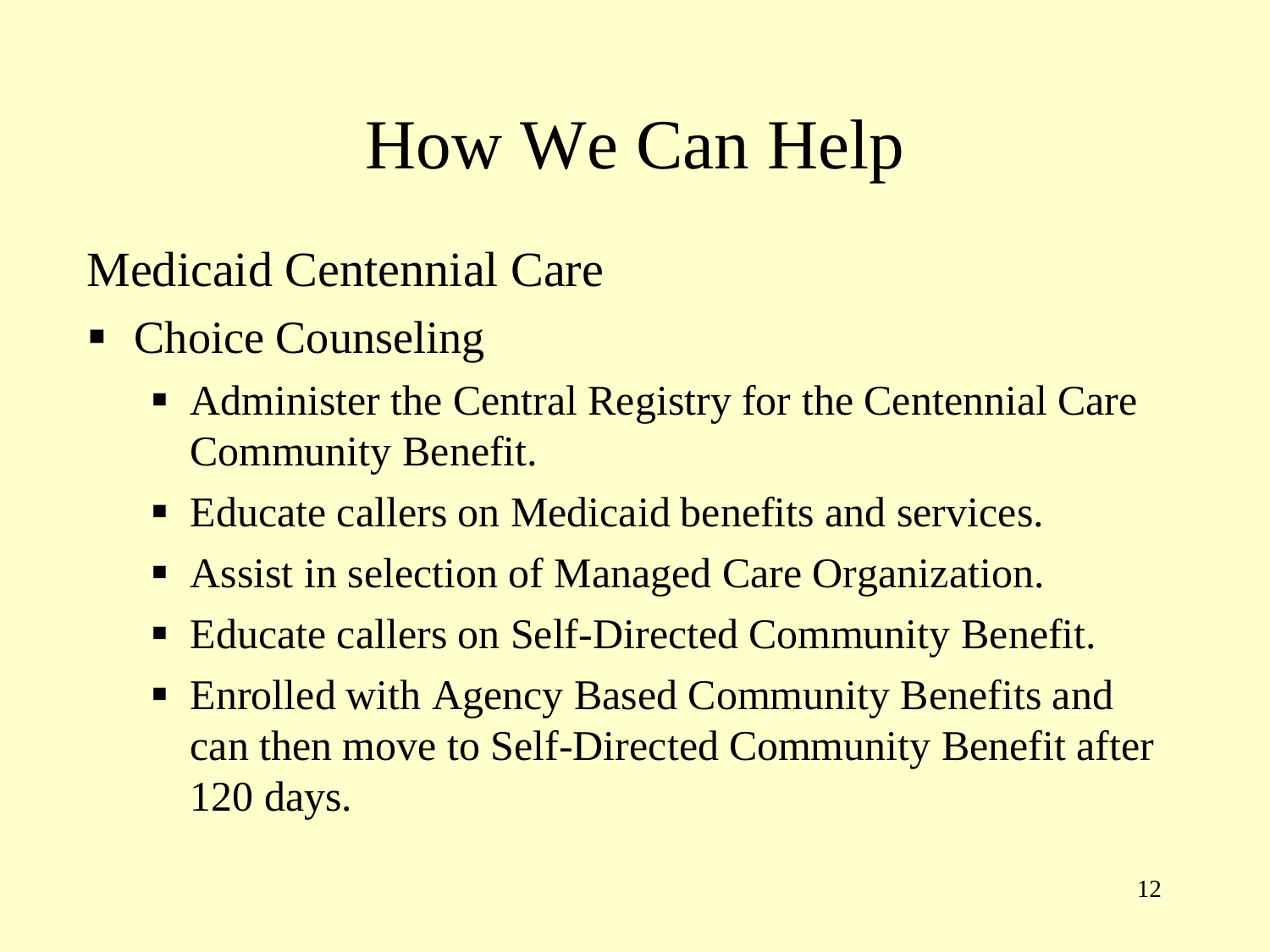State Health Insurance Programs (SHIP)

- **Providing answers to questions and concerns regarding** private and government benefit programs.
	- **Offers one-on-one benefit counseling and assistance to** people with Medicare and their families.
	- Coordinators provide benefits counseling on the Medicare, Medicare Prescription Drug Program, and Low Income Subsidy Programs.
	- **Ensures that New Mexicans receive accurate, unbiased** information about health care options and other entitlements. It does not sell, endorse or recommend any specific insurance or other health plans.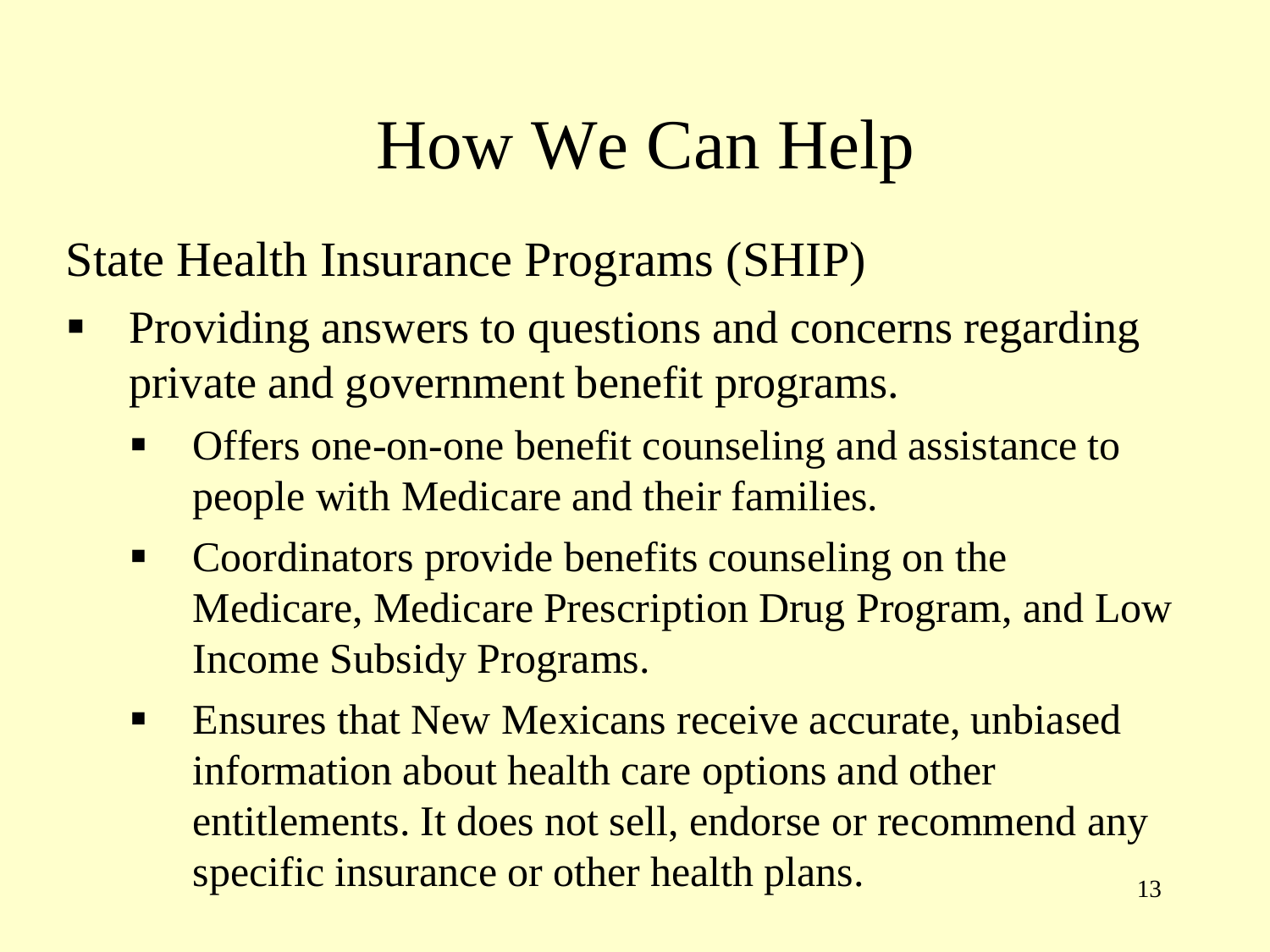Senior Medicare Patrol (SMP)

- Health Care Fraud Prevention
	- Help Medicare and Medicaid beneficiaries *avoid*, *detect, and prevent* health care fraud.
	- Help preserve the integrity of the Medicare and Medicaid programs.
	- **Teach Medicare beneficiaries how to protect their** personal identity, identify and report errors on their health care bills and identify deceptive health care practices, such as illegal marketing, providing unnecessary or inappropriate services and charging for services that were never provided.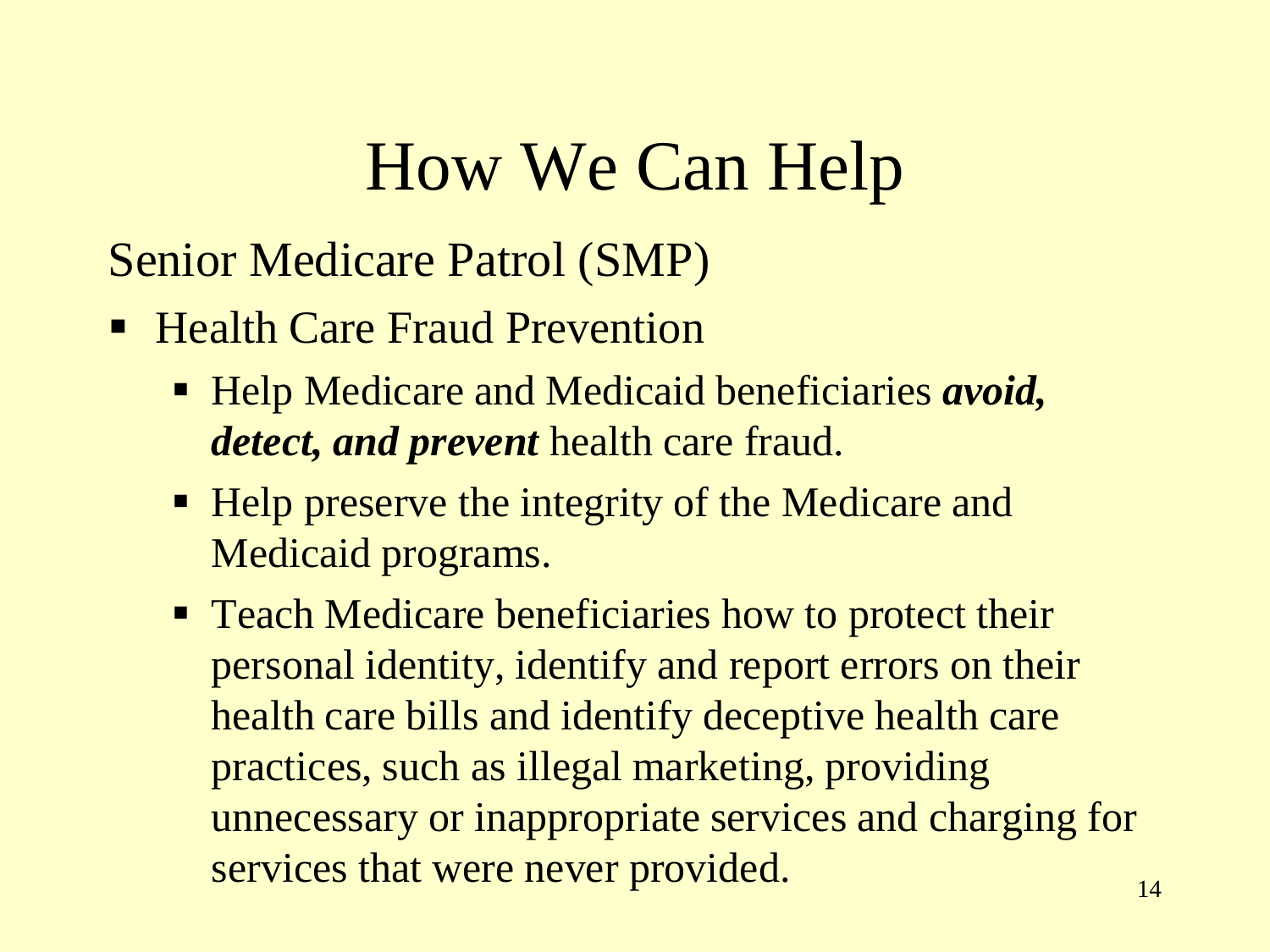Prescription Drug Assistance

- **Providing help paying for medications** 
	- Assist uninsured and under-insured individuals obtain the medications they need at a cost they can afford.
	- **Provide a voucher to allow eligible MEDBANK** enrollees to obtain free prescriptions, up to \$300 while awaiting shipment from drug companies.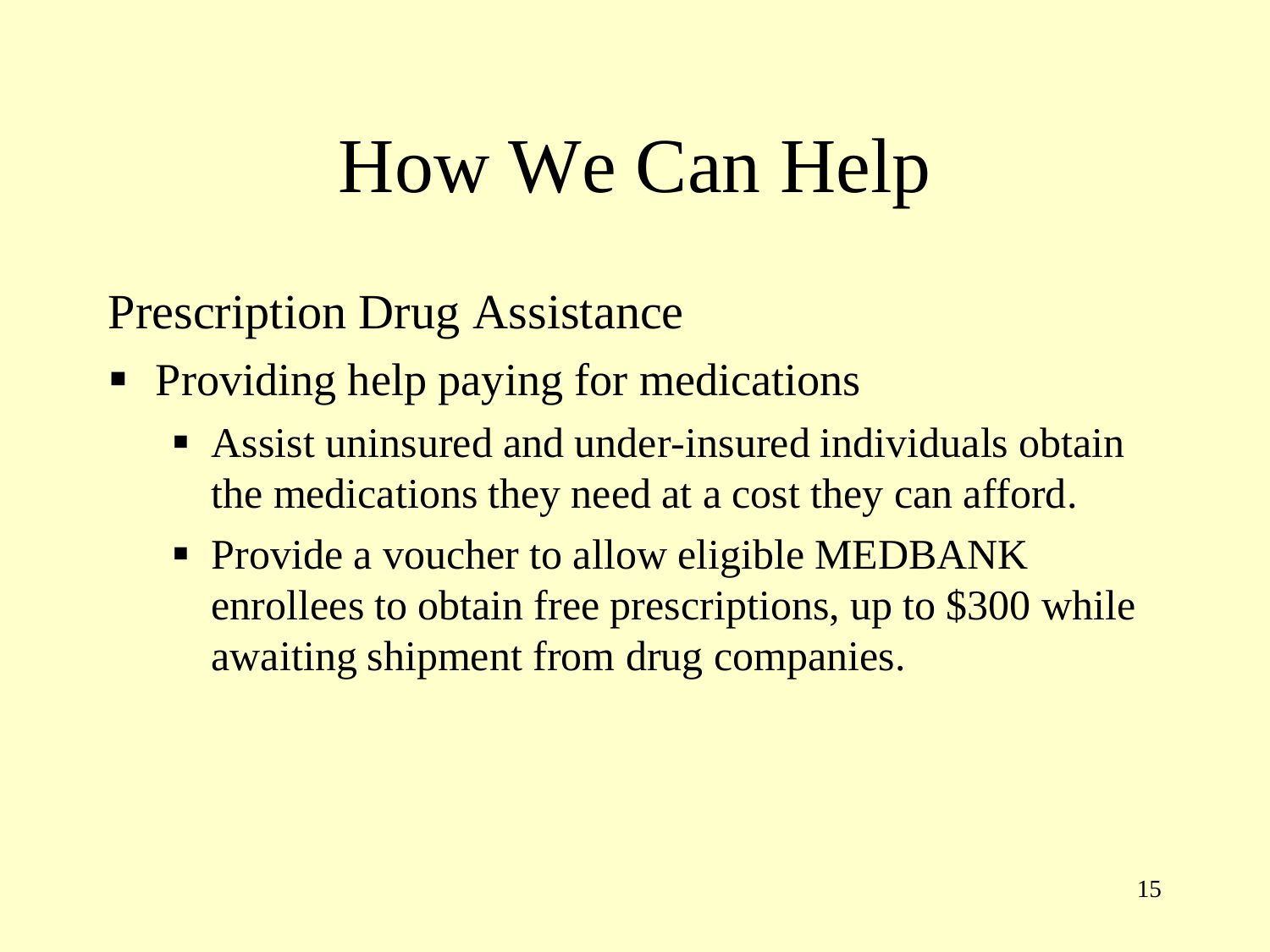#### ALTSD- ADRC Resource Directory

- The online gateway to social service providers
	- **Easy way to access up-to-date, comprehensive services** offered by national, state, and local social service providers.
	- **Access important health resources and social service** resources in your community.
	- Online library of information about health and human services.
	- <http://newmexico.networkofcare.org/aging/>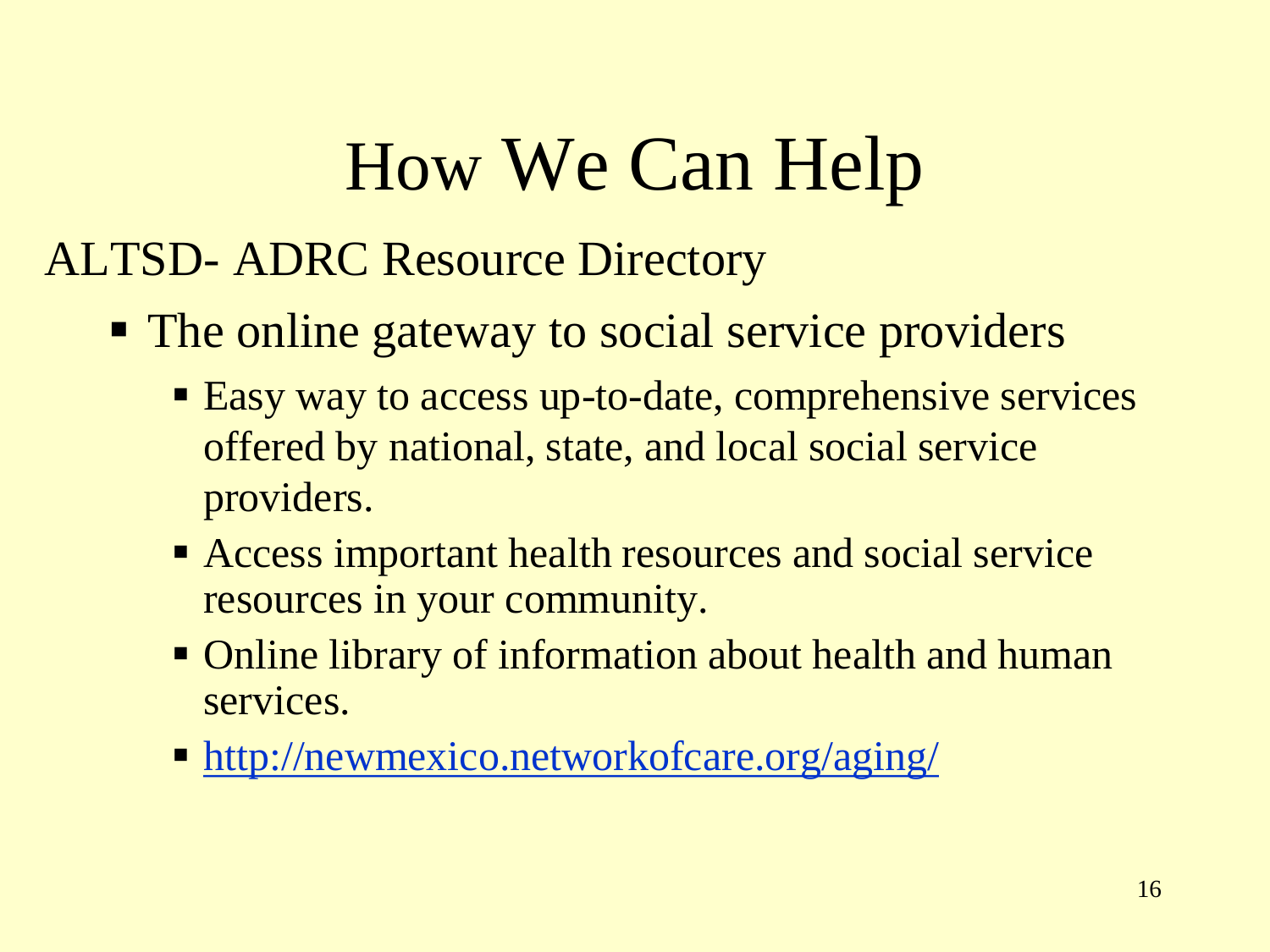Community Information and Education

- **Providing community partners with up-to-date** information
	- **Presentations on the following:** 
		- **ADRC**
		- **Care Transitions**
		- **Low Income Subsidy (LIS)**
		- Medicare 101
		- **Nedicare Fraud**
		- Medicare Preventative Services
		- **Prescription Drug Assistance**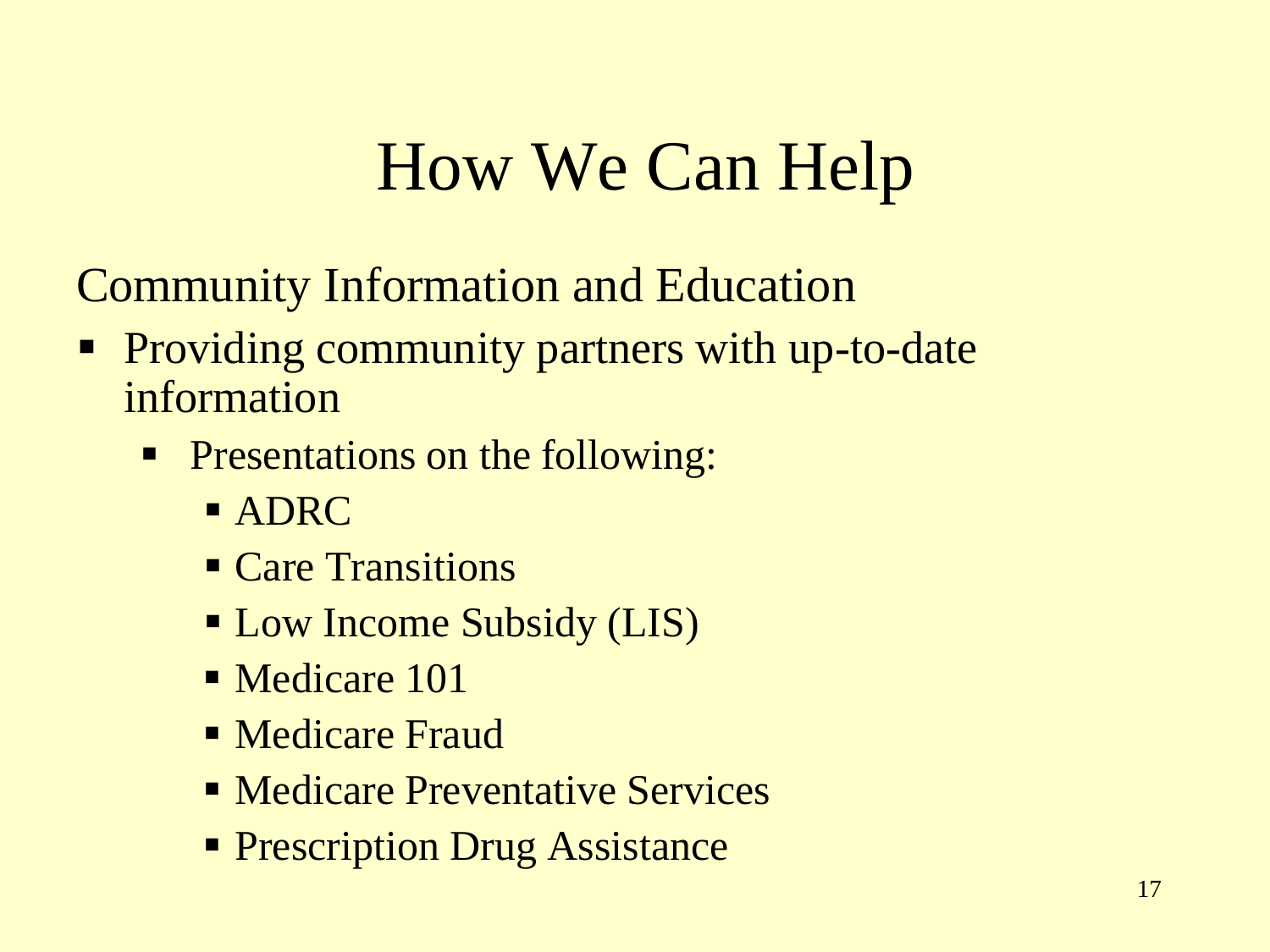## How You Can Help

Volunteer!

- Nothing feels quite as good as helping someone else...
	- ADRC needs volunteers to carry out its advocacy services.
	- Our volunteers provide benefit counseling, presentations, administrative work and most important they make a difference in people's lives.
	- Call today at 1-800-432-2080 to become one of our many needed volunteers!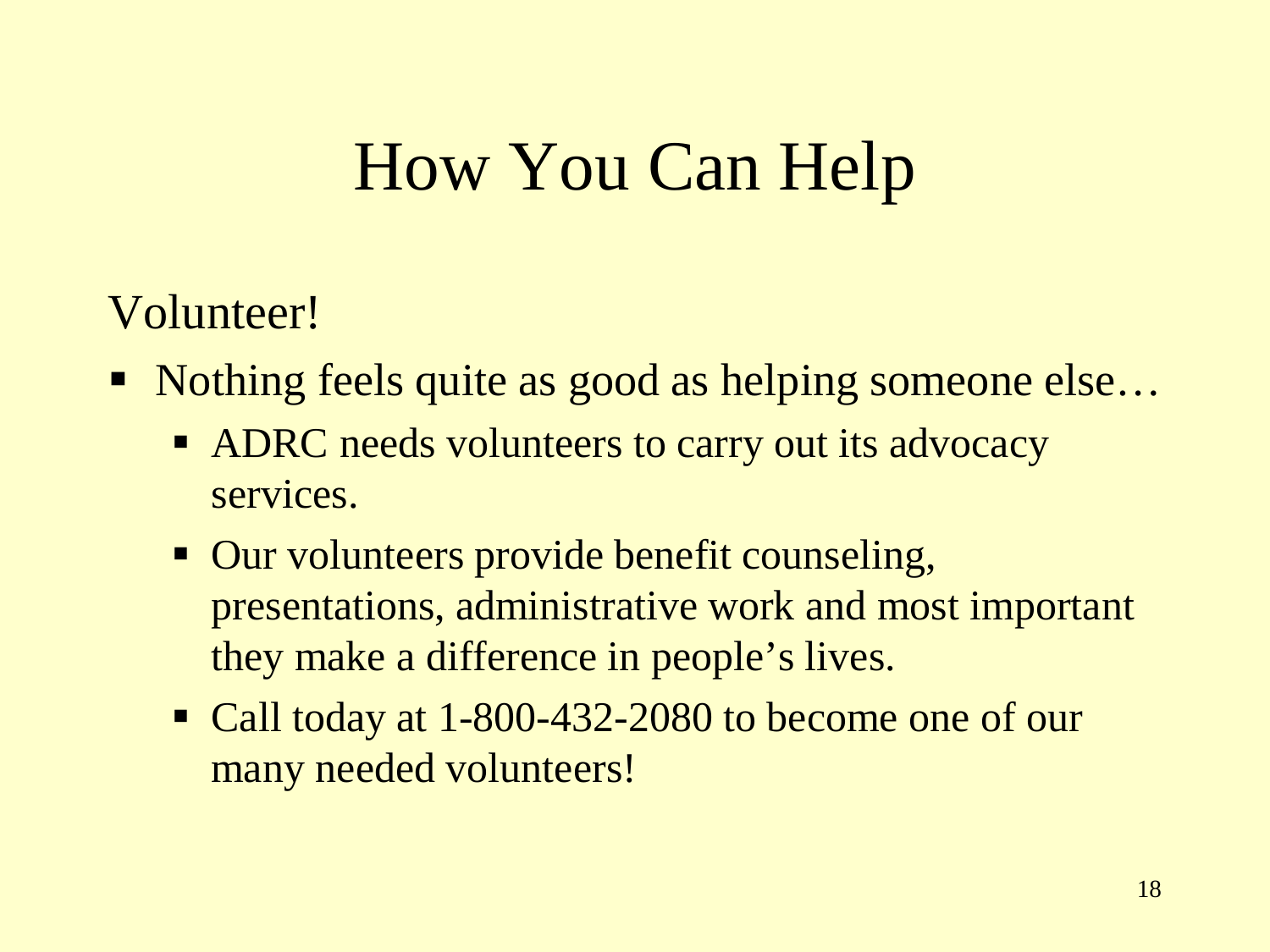## Get the Assistance You Need

- Long -Term Options Counseling/Short-Term Assistance
- Nursing Home & Assisted Living Transitions
- **F** Information and Assistance
- Health and Independent Living
- **Medicaid Centennial Care**
- **State Health Insurance** Program
- **Senior Medicare Patrol**
- **Prescription Drug** Assistance
- **Example 1** Community Information and **Education**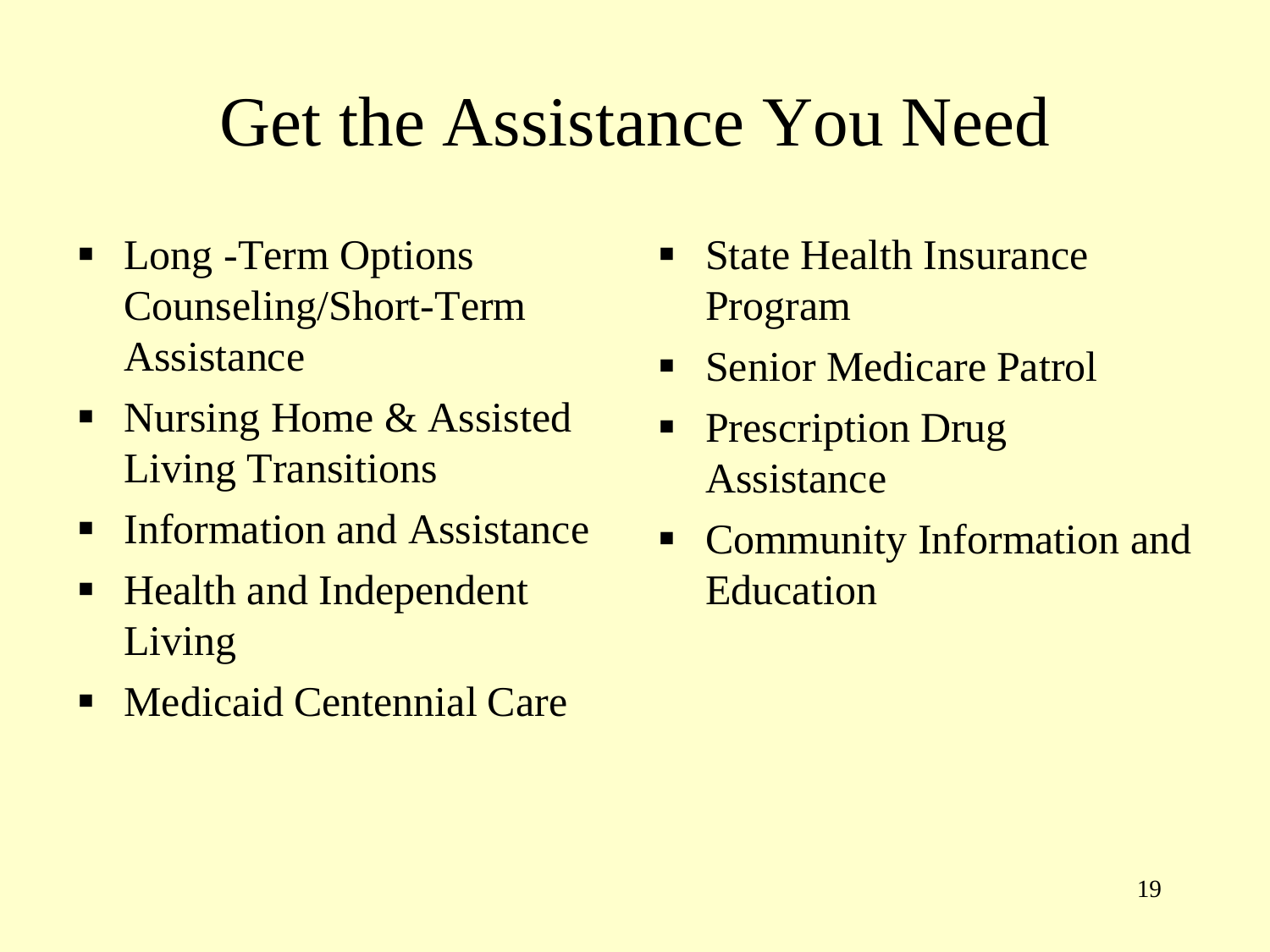# Questions or Comments?



Thank you!